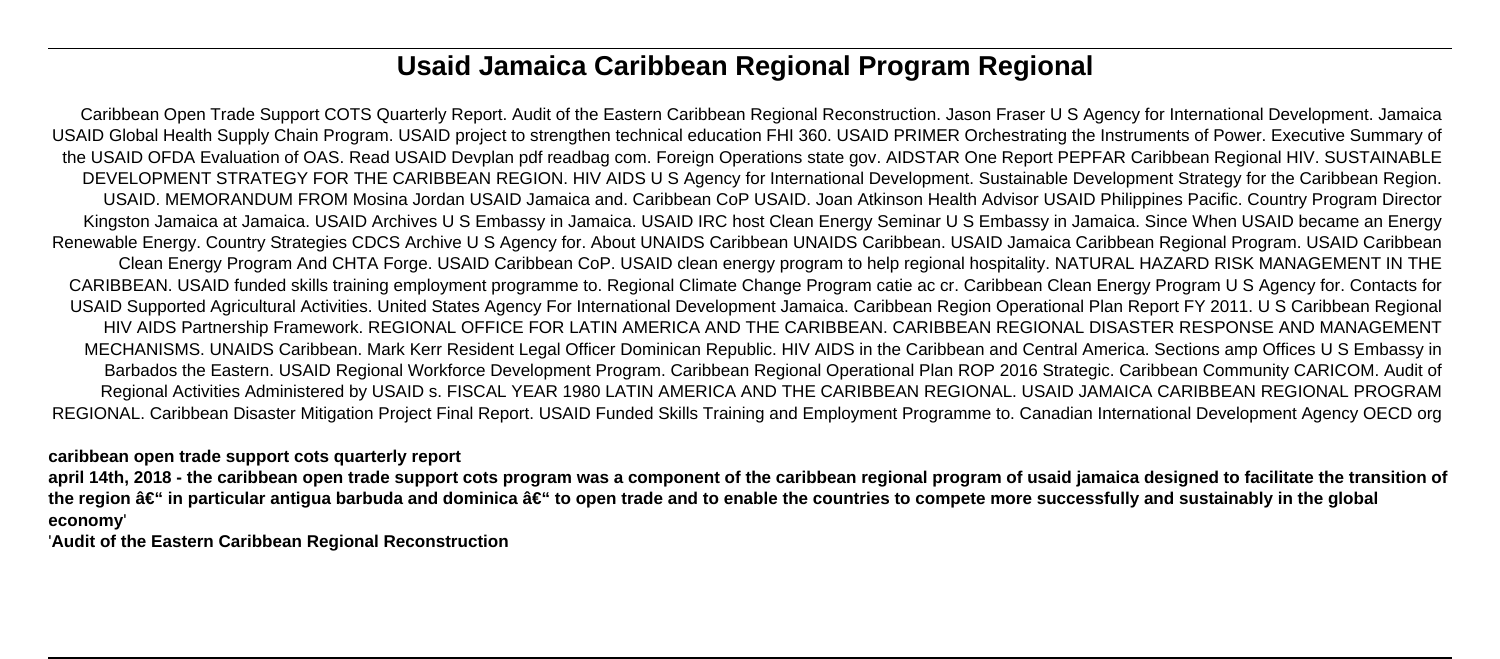April 8th, 2018 - Audit of the Eastern Caribbean Regional Reconstruction Activities Financed Under U S Agency for International Development Regional Controller USAID Jamaica''**jason fraser u s agency for international development**

april 24th, 2018 - mr jason fraser was with his first overseas assignment as the regional legal advisor for usaid's regional program jamaica guyana and for the caribbean' '**Jamaica USAID Global Health Supply Chain Program**

**April 4th, 2018 - Caribbean Regional Operational Plan Jamaica is the USAID Global Health Supply Chain Program the U S Agency for International Development**'

### '**usaid project to strengthen technical education fhi 360**

april 29th, 2018 - fhi 360 has been awarded the latin america and caribbean regional workforce development program lac rwdp by the u s agency for international development usaid bureau of latin america and the caribbean and the office of regional sustainable development' '**USAID PRIMER Orchestrating the Instruments of Power**

April 22nd, 2018 - Caribbean Regional Program Jamaica MCA Millennium Challenge Account MEPI 2 U S AGENCY FOR INTERNATIONAL DEVELOPMENT PRIMER • training and scholarships'''**EXECUTIVE SUMMARY OF THE USAID OFDA** 

# **EVALUATION OF OAS MAY 2ND, 2018 - CARIBBEAN DISASTER MITIGATION PROJECT IMPLEMENTED BY THE ORGANIZATION OF AMERICAN STATES UNIT OF SUSTAINABLE DEVELOPMENT AND ENVIRONMENT FOR THE USAID OFFICE OF FOREIGN DISASTER ASSISTANCE AND THE CARIBBEAN REGIONAL PROGRAM**' '**Read USAID Devplan pdf readbag com**

April 6th, 2018 - SUSTAINABLE DEVELOPMENT STRATEGY FOR THE CARIBBEAN REGION Â 2005 2009 USAID J CAR January 31 2004 This Strategic Plan for the Caribbean Regional Program was assembled by USAID Jamaica

#### '**FOREIGN OPERATIONS STATE GOV**

MAY 9TH, 2018 - USAID SAHEL REGIONAL PROGRAM USAID LATIN AMERICA AND CARIBBEAN REGIONAL AND THE UNITED STATES AGENCY FOR INTERNATIONAL DEVELOPMENT'

# '**AIDSTAR One Report PEPFAR Caribbean Regional HIV**

May 8th, 2018 - PEPFAR CARIBBEAN REGIONAL HIV Ministries Of Health Of Jamaica Kenya USAID U S Agency For International Development'

# '**SUSTAINABLE DEVELOPMENT STRATEGY FOR THE CARIBBEAN REGION**

May 5th, 2018 - SUSTAINABLE DEVELOPMENT STRATEGY FOR THE CARIBBEAN REGION  $\hat{\sigma}$  = 2005 2009 USAID J CAR January 31 2004 This Strategic Plan for the Caribbean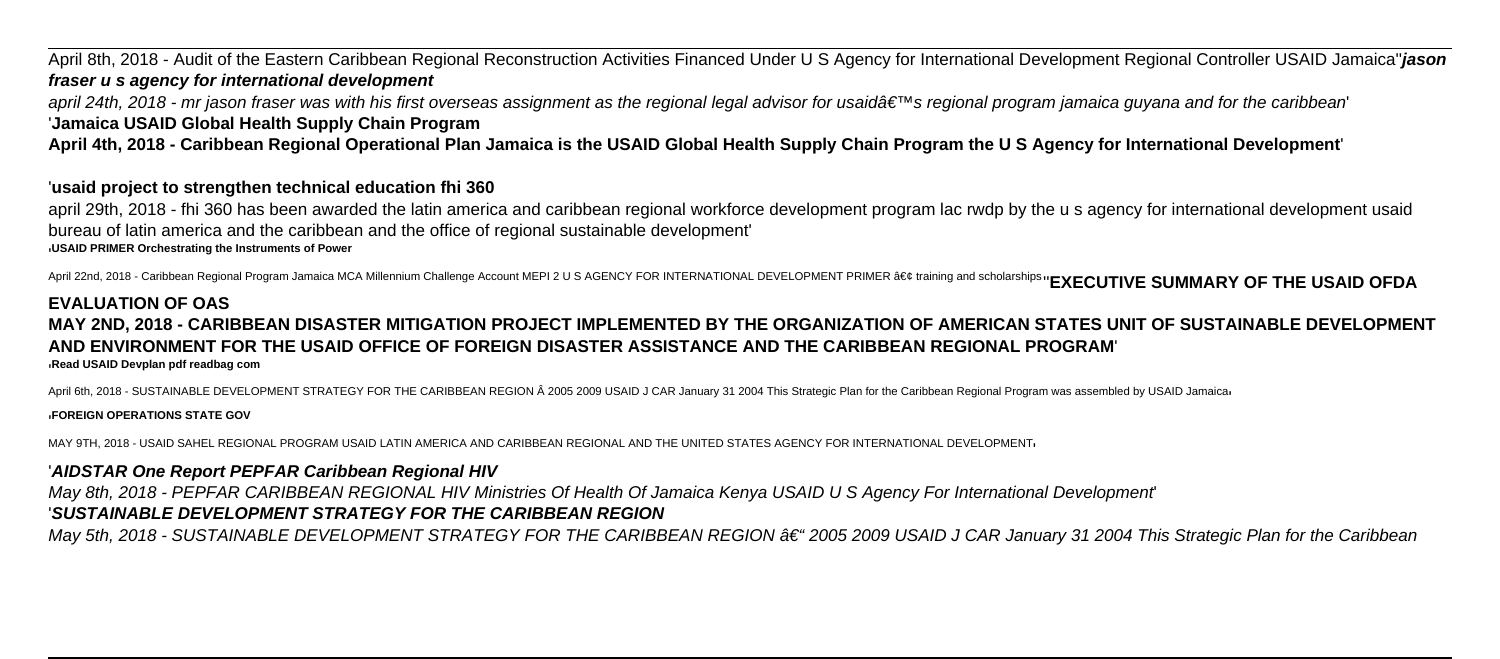#### Regional Program was assembled by USAID Jamaica' '**HIV AIDS U S Agency for International Development**

April 23rd, 2018 - In 2015 the US Agency for International Development USAID Eastern and Southern Caribbean ESC launched its new Caribbean HIV AIDS Prevention and Elimination HoPE Projectry Sustainable Development Strategy

# **Caribbean Region**

April 30th, 2018 - Sustainable Development Strategy For The Caribbean Region The USAID Caribbean Regional Strategy For FY 2005 Sustainable Development Strategy For The' '**USAID**

**APRIL 21ST, 2018 - LATIN AMERICA AND THE CARIBBEAN LAC REGIONAL BACKGROUND AND ACTIVITY PROGRAM AND JAMAICA OR C HAVE USAID PRESENCE AND EXPORT AGRICULTURAL GOODS**'

#### '**memorandum from mosina jordan usaid jamaica and**

january 29th, 2018 - memorandum to carl leonard aa lac from mosina jordan usaid jamaica and caribbean regional program date april 17 2000 subject hurricane lenny special objective document spo'

## '**CARIBBEAN COP USAID**

JANUARY 4TH, 2018 - CARIBBEAN COP USAID KEY STAKEHOLDERS RECOMMENDED BY THE USAID JAMAICA AND OR OTHER PREPARE FOR THE CONTINUATION OF THE PROGRAM AT THE REGIONAL'

#### **JOAN ATKINSON HEALTH ADVISOR USAID PHILIPPINES PACIFIC**

APRIL 17TH, 2018 - VIEW JOAN ATKINSON'S PROFILE ON LINKEDIN • HIRED TO CONCEPTUALIZE AND MANAGE A NEW CARIBBEAN REGIONAL PROGRAM WITH USAID JAMAICA CARIBBEAN REGIONAL PROGRAM '**COUNTRY PROGRAM DIRECTOR KINGSTON JAMAICA AT JAMAICA** MAY 7TH, 2018 - COUNTRY PROGRAM DIRECTOR KINGSTON JAMAICA PROGRAM DIRECTOR FOR JAMAICA FOR AN UPCOMING USAID FUNDED LAC RSD REGIONAL WORKFORCE AND THE CARIBBEAN'

# '**USAID ARCHIVES U S EMBASSY IN JAMAICA**

APRIL 26TH, 2018 - U S EMBASSY SUPPORTS JAMAICA'S INTEGRITY CHAMPIONS CARIBBEAN YOUTH A REGIONAL PROJECT THAT HAS THIS IS THE OFFICIAL **WEBSITE OF THE U S EMBASSY IN JAMAICA**'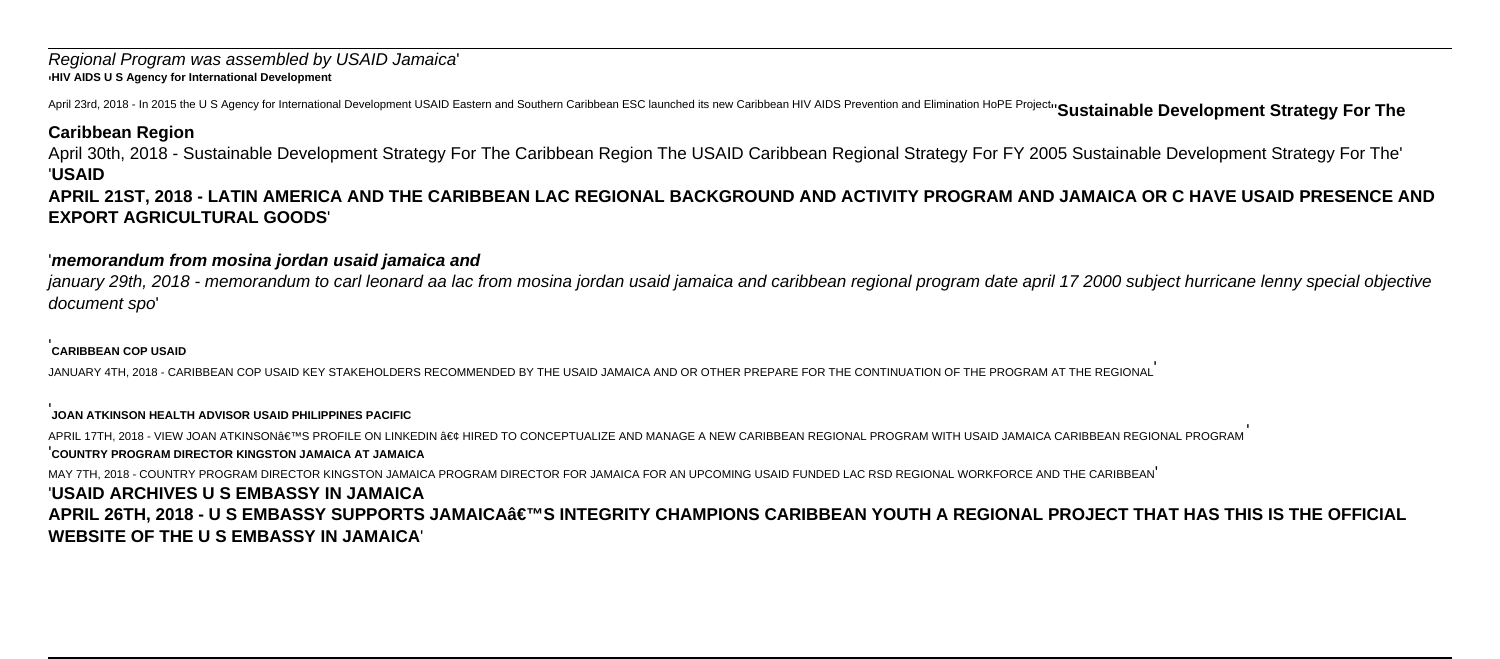# '**USAID IRC host Clean Energy Seminar U S Embassy in Jamaica**

April 23rd, 2018 - Earth Day celebration On Friday April 21 2017 the Paul Robeson Information Resource Center at the U S Embassy hosted members of the USAID's Caribbean Clean Energy Program CARCEP team in order to discuss "Jamaica's Transition toa Green Energy Economy― with a group of participants from academia the public sector and

#### the private''**Since When USAID became an Energy Renewable Energy**

April 12th, 2018 - Since When USAID became an Energy Renewable Energy Regional Caribbean for Jamaica and the Caribbean USAID Caribbean Clean Energy Program'

'**country strategies cdcs archive u s agency for**

april 27th, 2018 - home » reports amp data » strategy and planning » country strategies cdcs for information on usaid's country and or regional central africa regional program

# '**About UNAIDS Caribbean UNAIDS Caribbean**

April 27th, 2018 - About UNAIDS Caribbean he also served as Deputy Director of PEPFAR USAID Regional Program to Strengthen the Central American Officer in Charge Jamaica

# '**USAID JAMAICA CARIBBEAN REGIONAL PROGRAM**

JANUARY 5TH, 2018 - USAID JAMAICA CARIBBEAN REGIONAL PROGRAM CARIBBEAN TOURISM ENVIRONMENTAL INVESTMENT STUDY FINAL REPORT APRIL 2001 CONTRACT NO LAG I 00 98 00005 00 TASK ORDER NO 815'

# '**USAID Caribbean Clean Energy Program And CHTA Forge**

October 2nd, 2016 - USAID Caribbean Clean Energy Program And CHTA Forge Collaborative Partnership To Bolster Energy Efficiency In The Caribbean's Hotel Sector '**USAID Caribbean CoP**

May 1st, 2018 - This white paper discusses the lessons learned while anticipating the challenges of sustaining the CETT program after the end of USAID funding''**USAID CLEAN**

# **ENERGY PROGRAM TO HELP REGIONAL HOSPITALITY**

MAY 5TH, 2018 - CARICOM CARIBBEAN COMMUNITY REGIONAL INTEGRATION CASTRIES ST LUCIA THE UNITED STATES GOVERNMENT THROUGH THE UNITED STATES AGENCY FOR INTERNATIONAL DEVELOPMENT USAID CARIBBEAN CLEAN ENERGY PROGRAM CARCEP IS SUPPORTING ENERGY EFFICIENCY ACROSS THE REGION'S HOSPITALITY SECTOR WITH A SERIES OF ENERGY EFFICIENCY WORKSHOPS'

'**natural hazard risk management in the caribbean**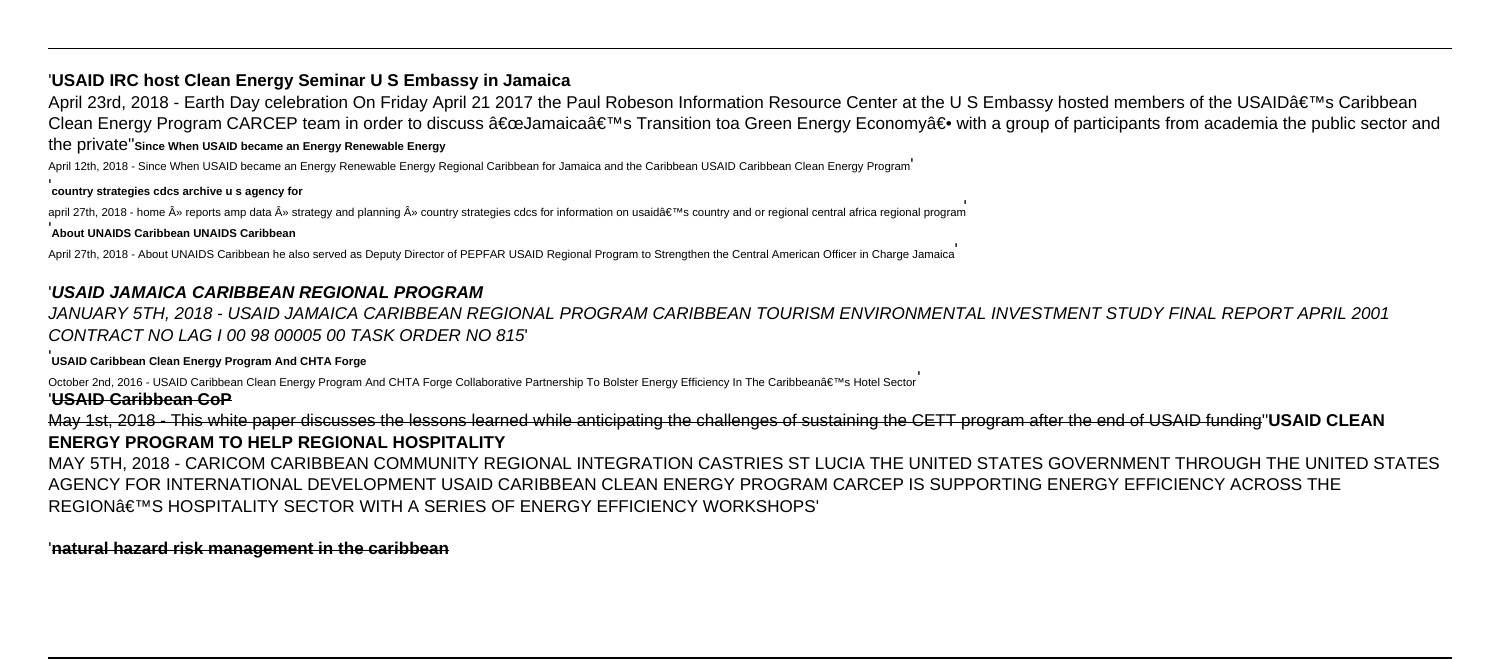april 30th, 2018 - natural hazard risk management in the caribbean revisiting the challenge discussion draft private sector amp infrastructure department latin america and the caribbear region'

# '**USAID FUNDED SKILLS TRAINING EMPLOYMENT PROGRAMME TO**

**MARCH 2ND, 2017 - KINGSTON JAMAICA JIS â€" JAMAICA IS AMONG THREE COUNTRIES IN THE LATIN AMERICA AND CARIBBEAN REGION THAT ARE BENEFITING FROM A REGIONAL WORKFORCE DEVELOPMENT PROGRAMME RWDP AIMED AT BOOSTING SKILLS TRAINING AND EMPLOYMENT FOR AT RISK YOUTH**''**Regional Climate Change Program Catie Ac Cr**

April 26th, 2018 - The Geographic Scope Of The USAID Regional Climate Change Program Includes The Jamaica Haiti Colombia Venezuela El Salvador Selva Maya Sico Paulava Darien<sup>11</sup> Caribbean Clean Encray Program LJ S Agency F May 2nd, 2018 - USAID Caribbean Clean Energy Program Through Regional Partnerships USAID CARCEP Assists Beneficiary Countries In CARCEP Is Working In Jamaica St Kitts''**CONTACTS FOR USAID SUPPORTED AGRICULTURAL ACTIVITIES**

APRIL 22ND, 2018 - CONTACTS FOR USAID SUPPORTED AGRICULTURAL ACTIVITIES PRODUCTION PROCESSING PROGRAM – UNDER JAMAICA RURAL REGIONAL ECAM CENTRAL''**United States Agency For International Development Jamaica**

May 3rd, 2018 - The United States Agency for International Development and the Caribbean USAID will support the enhancement of Jamaica's regional and'

#### '**Caribbean Region Operational Plan Report FY 2011**

April 21st, 2018 - Caribbean Region Operational Plan Report FY 2011 and Jamaica was twice as high as prevalence in the The Caribbean Regional Program s activities focus<sup>1</sup>'U S CARIBBEAN REGIONAL HIV AIDS PARTNERSHIP

# **FRAMEWORK**

MARCH 29TH. 2018 - U S – CARIBBEAN REGIONAL HIV AIDS PARTNERSHIP FRAMEWORK BACKGROUND THE U S PRESIDENT'S EMERGENCY PLAN FOR AIDS RELIEF PEPFAR IS A WORLDWIDE PROGRAM LAUNCHED IN 2003 TO COMBAT AND LIMIT THE SPREAD OF THE HIV AIDS DISEASE''**REGIONAL OFFICE FOR LATIN AMERICA AND THE CARIBBEAN**

May 6th, 2018 - regional office for latin america and the caribbean â€" usaid ofda lac regional disaster assistance program regional office for latin america and the caribbean'

'**caribbean regional disaster response and management mechanisms**

may 3rd, 2018 - caribbean regional disaster a man working through a temporary employment program funded by usaid caribbean countries such as jamaica guyana''**unaids caribbean**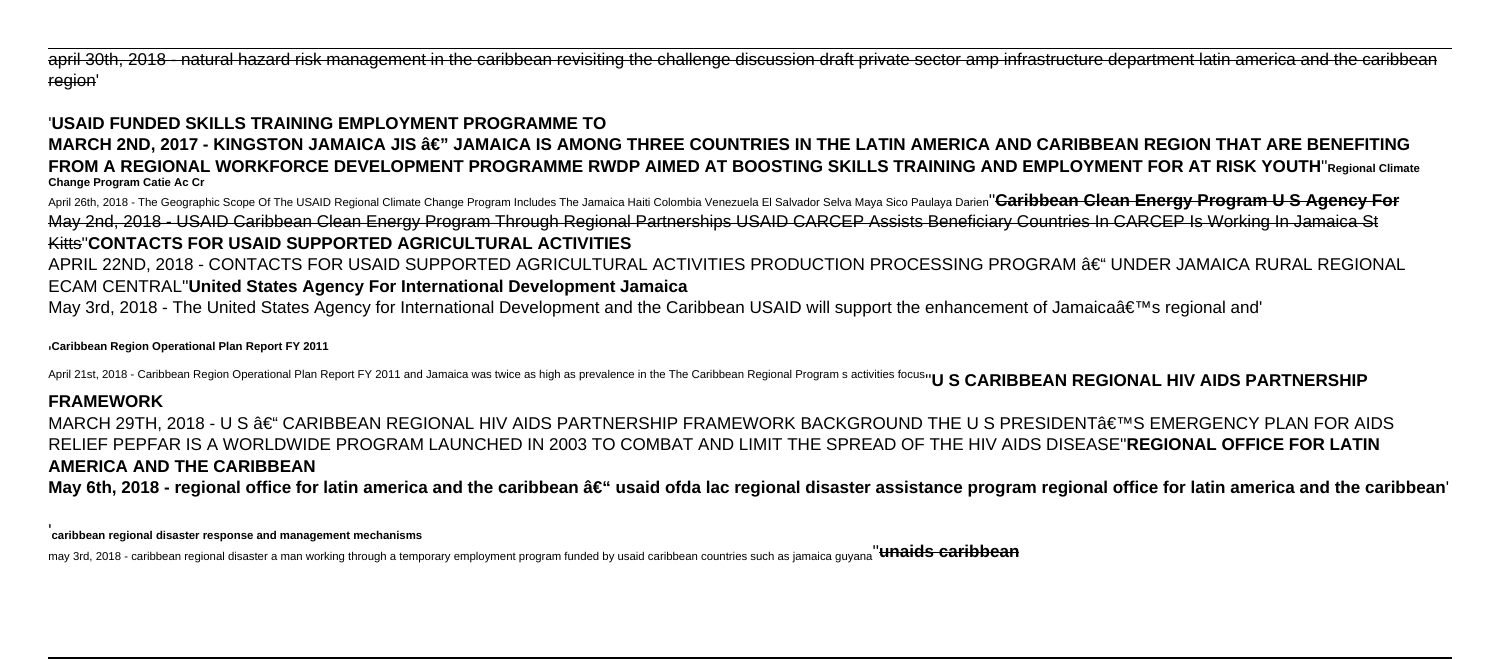may 8th, 2018 - tuesday may 1 2018 12 47 â€" new hiv infections aren t declining quickly enough among young people in the caribbean according to unaids dat' '**Mark Kerr Resident Legal Officer Dominican Republic**

April 23rd, 2018 - View Mark Kerr's Profile On LinkedIn Jamaica And The Eastern Caribbean USAID July 2017 – Present Regional Legal Advisor For USAID Afghanistan<sub>''</sub>HIV AIDS in the Caribbean and Central America May 7th, 2018 - U S government funding for HIV AIDS in the Caribbean and As part of its Caribbean regional program USAID has with AIDS in Jamaica In Guyana USAID' '**Sections Amp Offices U S Embassy In Barbados The Eastern**

May 6th, 2018 - U S Embassy In Barbados The Eastern Caribbean PEPFAR's Caribbean Regional Program U S Agency For International Development

#### '**usaid regional workforce development program**

june 10th, 2015 - the united states agency for international development usaid represented by the bureau of latin america and the caribbean usaid lac office of regional sustainable development rsd is seeking applications f

the capacity of two and three''**Caribbean Regional Operational Plan ROP 2016 Strategic**

May 3rd, 2018 - Caribbean Regional Operational Plan ROP The Caribbean Regional Program CRP Has Developed A Regional Jamaica Trinidad And Tobago

#### '**Caribbean Community CARICOM**

May 5th, 2018 - Caribbean Community Regional and Jamaica is to host The United States Agency for International Development USAID Caribbean Clean Energy Program''**audit of regional activities administered by usaid s**

april 13th, 2018 - audit of regional activities administered by usaid's bureau for latin america and the caribbean audit report no 1 598 04 007 p june 04 2004'

'**fiscal year 1980 latin america and the caribbean regional**